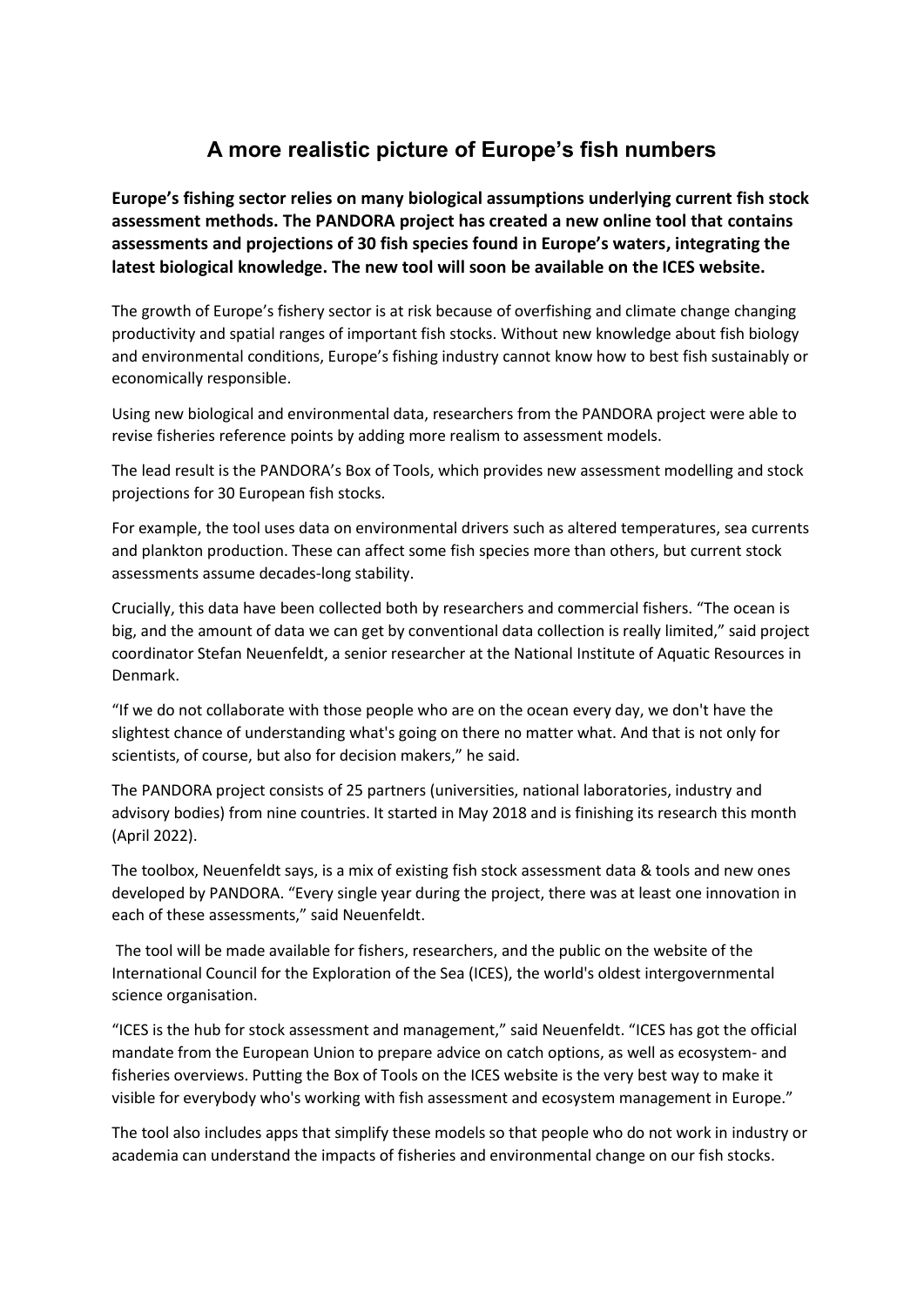## **Modelling and management**

The project consisted of two parts: a research part and a management strategy evaluation part.

The research part used laboratory experiments, sampling by the industry and genetics to get a better picture of current and future stock developments and spatial distributions of 30 fish species. Data collected with and by fishermen means there's a lot more information the researchers can use to assess/predict fish stocks. The end result is more accurate information for both the researchers and the fishing industry.

"The idea was to create three-way dialogue between ecologists, economists and the industry  $$ sampling, researching, modeling and evaluating strategy together," said Neuenfeldt. "That was certainly the vision of the project." This proved to be highly successful; an original self-sampling program for the Scottish pelagic fleet was extended to include all 22 member vessels.

Alongside gathering new data alongside the project wants advise on how to stabilise the long-term profitability of European fisheries. The management strategy evaluation part uses this new biological data to improve fish stock in European seas. For example, in the Mediterranean Sea the populations of many commercial species are threatened because they are the same size and age. By letting these species become more diverse in age and size, the species-wide populations can be rebuilt.

## **Europe's fishing industry**

The EU is th[e fifth largest fisheries and aquaculture producer](https://ec.europa.eu/oceans-and-fisheries/facts-and-figures/facts-and-figures-common-fisheries-policy/fisheries-and-aquaculture-production_en) worldwide, accounting for about 3.3% of global fisheries and aquaculture production. 80% of this production comes from fisheries and 20% from aquaculture.

The fisheries industry in the EU employed about 160 000 people in 2019. A [2016 study](https://europe.oceana.org/en/our-work/more-fish-more-jobs-more-money/overview) showed that replenishing the continent's fishing stocks could create around 92000 jobs and boost the EU's GDP by €4.9 billion each year.

The EU's Common Fisheries Policy (CFP), promised to end overfishing of all stocks by 2020, though this goal was missed. A [2020 report](https://www.eea.europa.eu/publications/marine-messages-2) by the European Environmental Agency showed that the North‑ East Atlantic Ocean and the Baltic Sea have been showing progress towards achieving this goal but the Mediterranean Sea and the Black Sea remain highly overfished.

# **Additional resources**

Project page on CORDIS website:<https://cordis.europa.eu/project/id/773713>

Project website: [PANDORA \(pandora-fisheries-project.eu\)](https://www.pandora-fisheries-project.eu/)

# **Contacts**

Dr Stefan Neuenfeldt DTU Aqua, National Institute of Aquatic Resources

Fintan Burke Communications, PANDORA project [fintan.burke@uni-hamburg.de](mailto:fintan.burke@uni-hamburg.de)